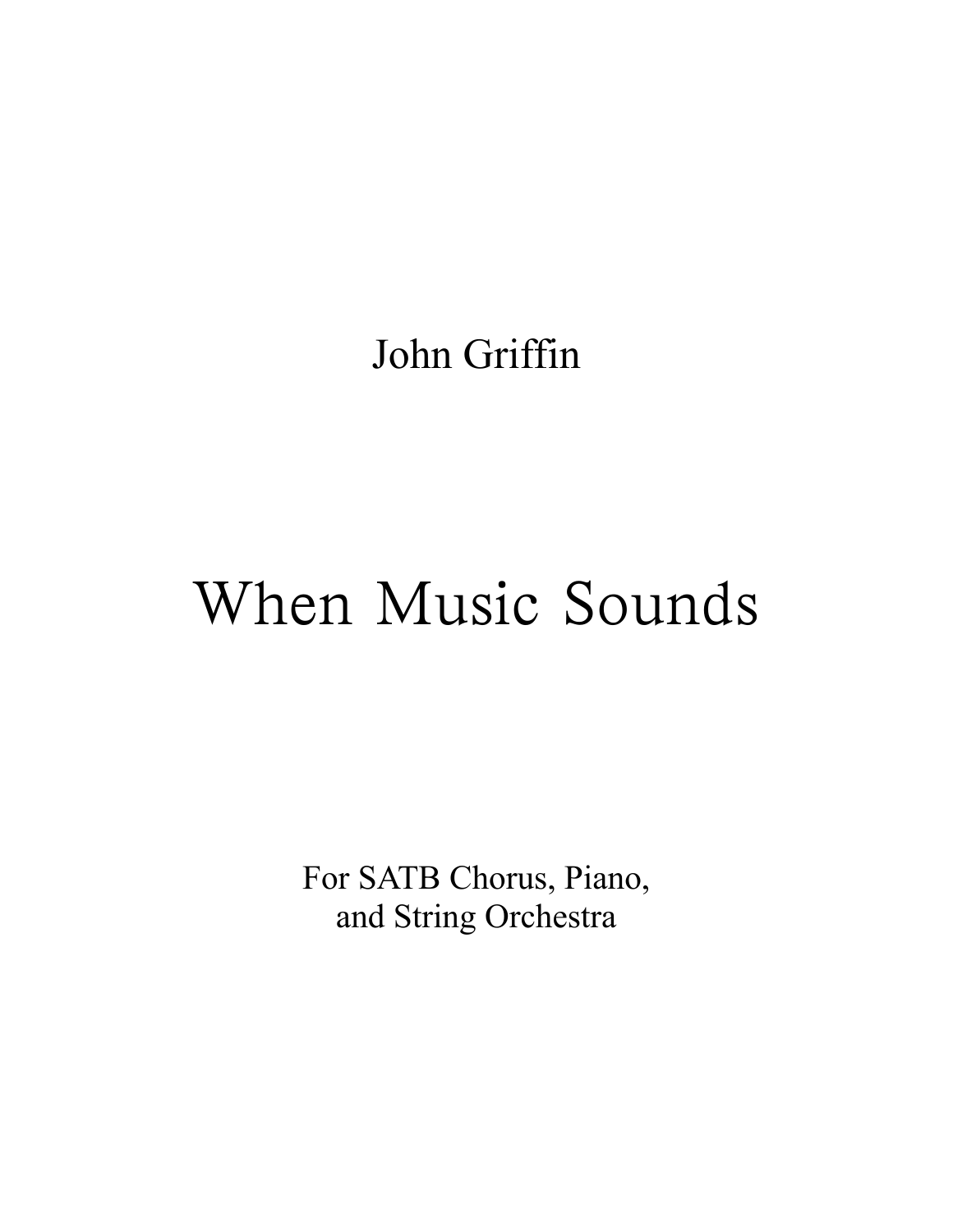John Griffin

## When Music Sounds

A setting of the poem "Music" by Walter de la Mare

Commissioned by The Kalamazoo Singers for Their Tribute Concert to Thomas Kasdorf

Duration: ca. 6:00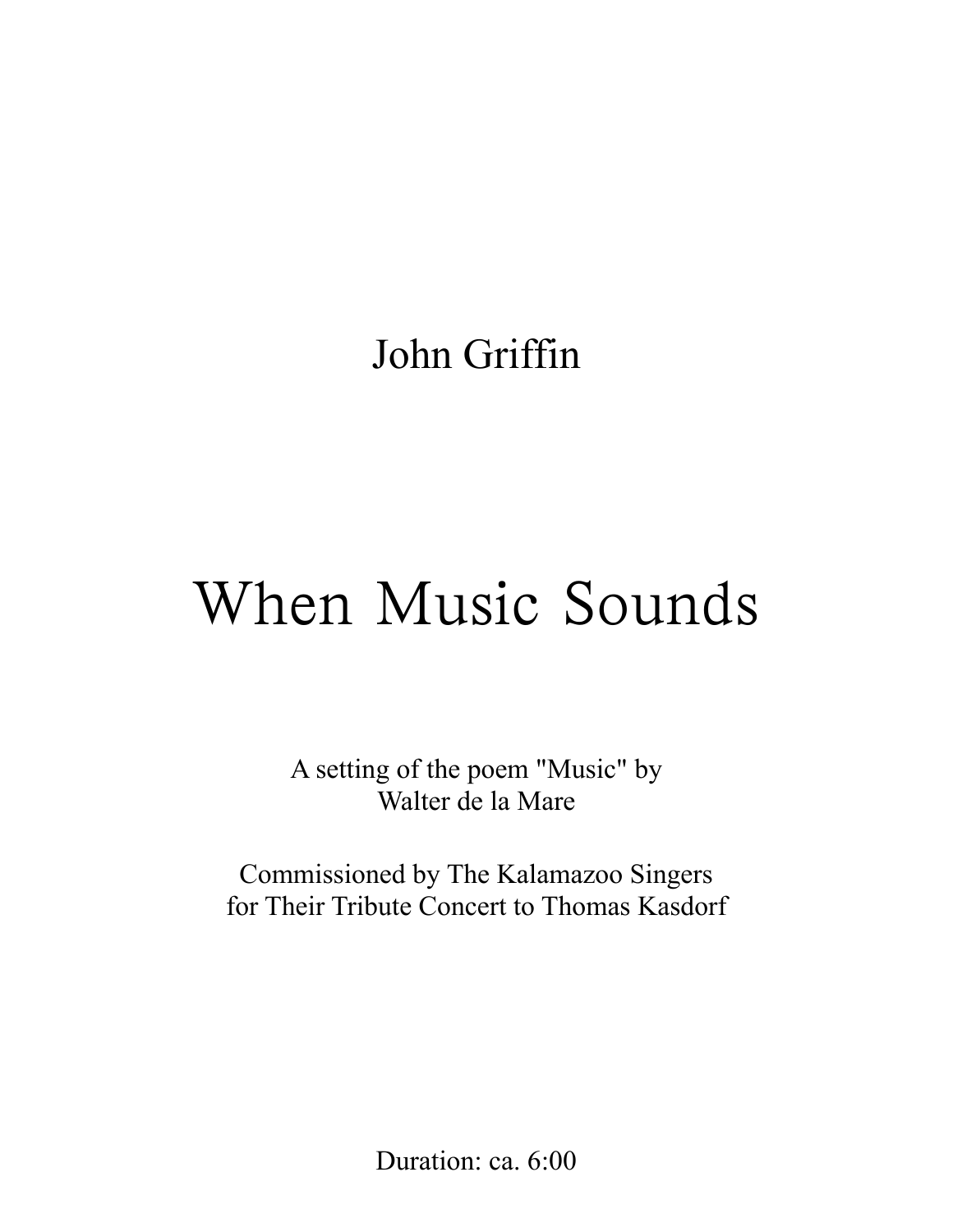## When Music Sounds

Walter de la Mare John Griffin



Copyright © 2011 John C. Griffin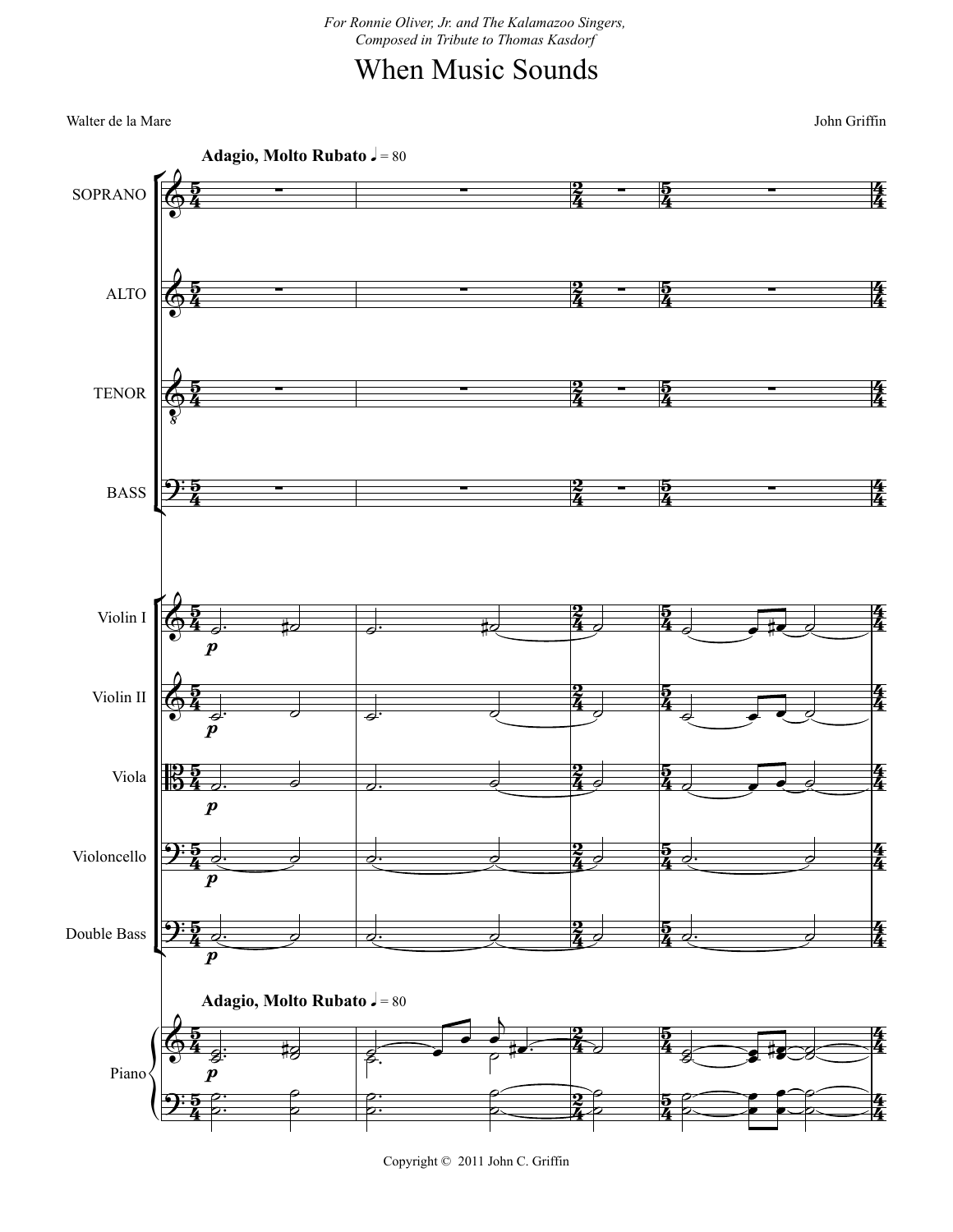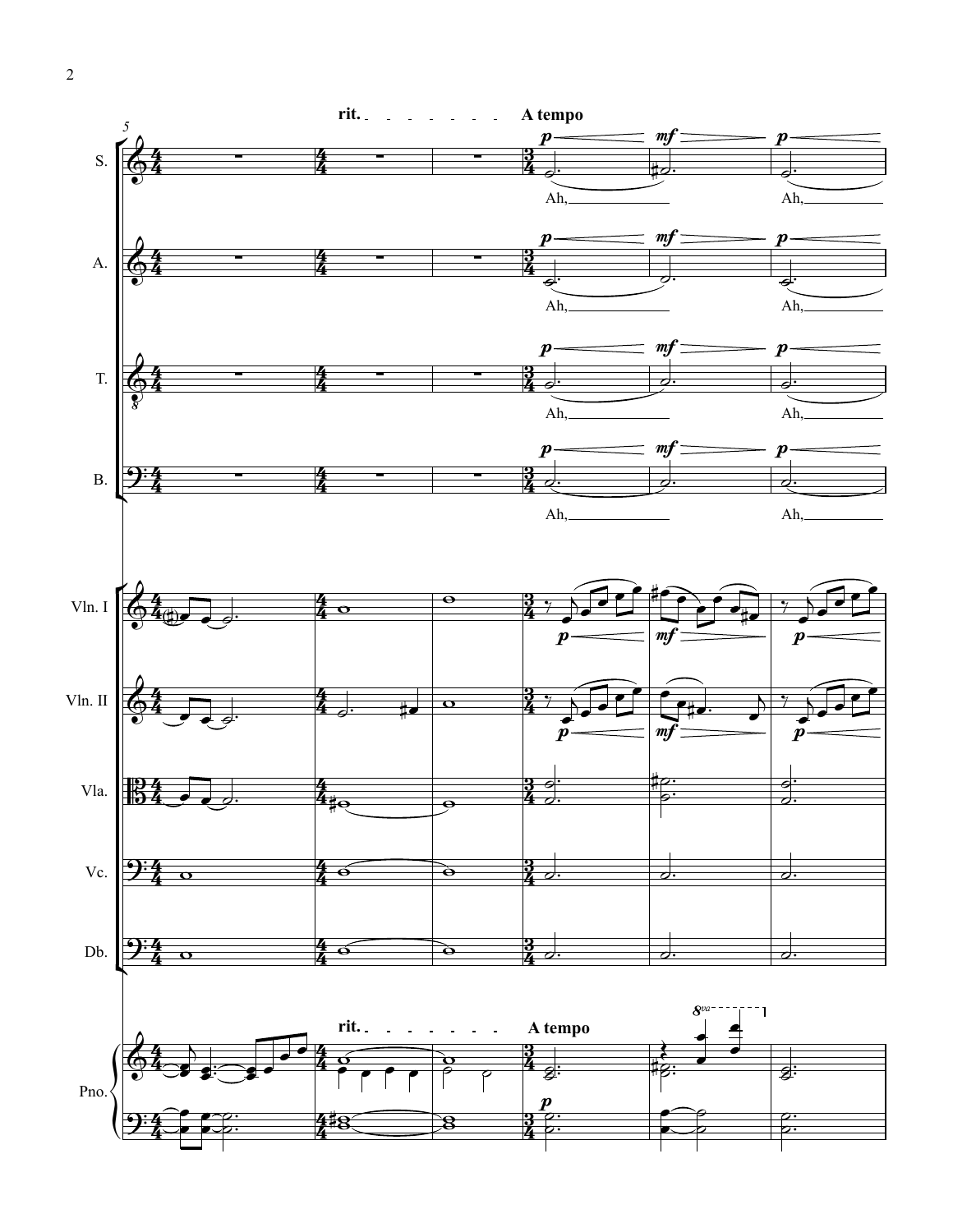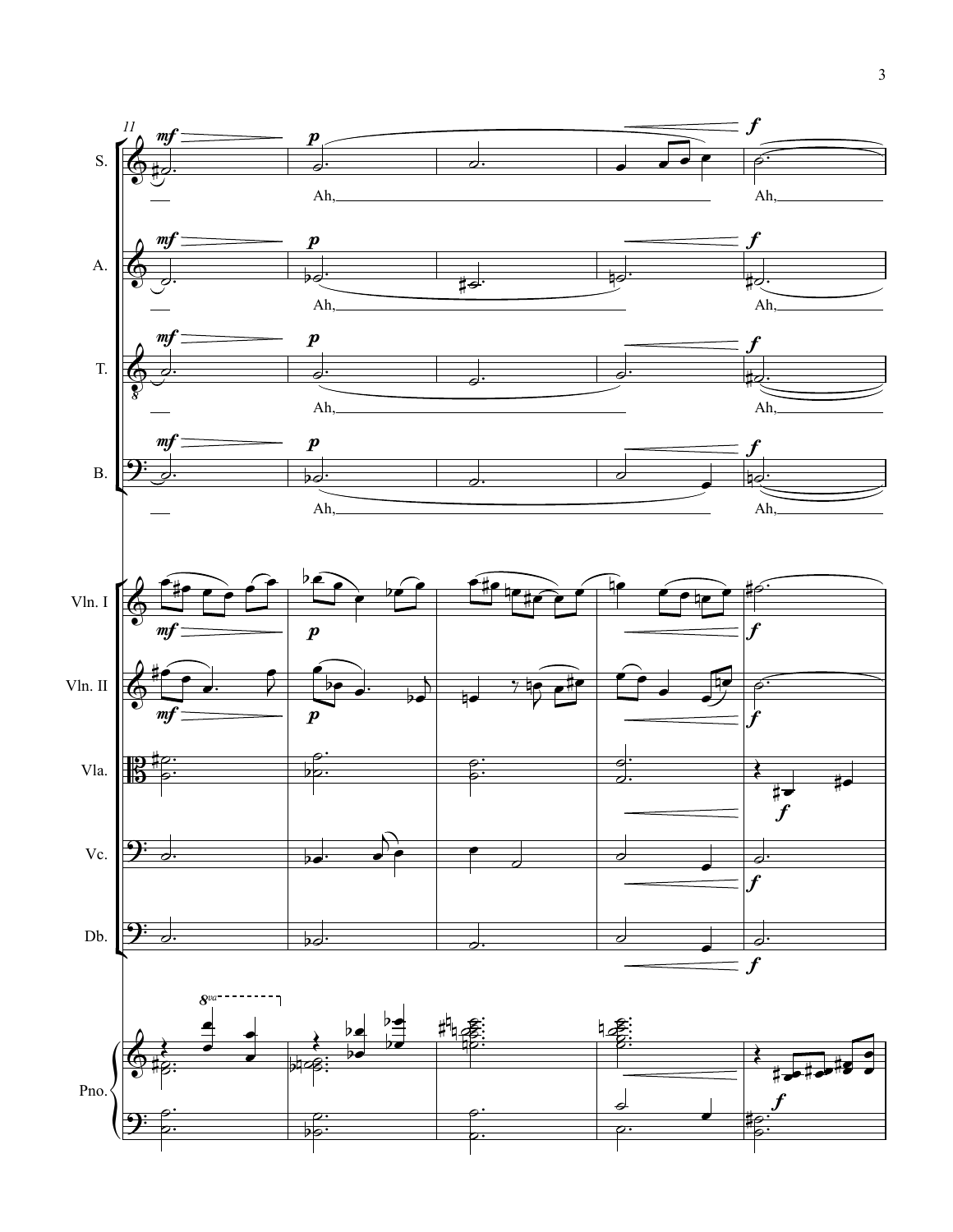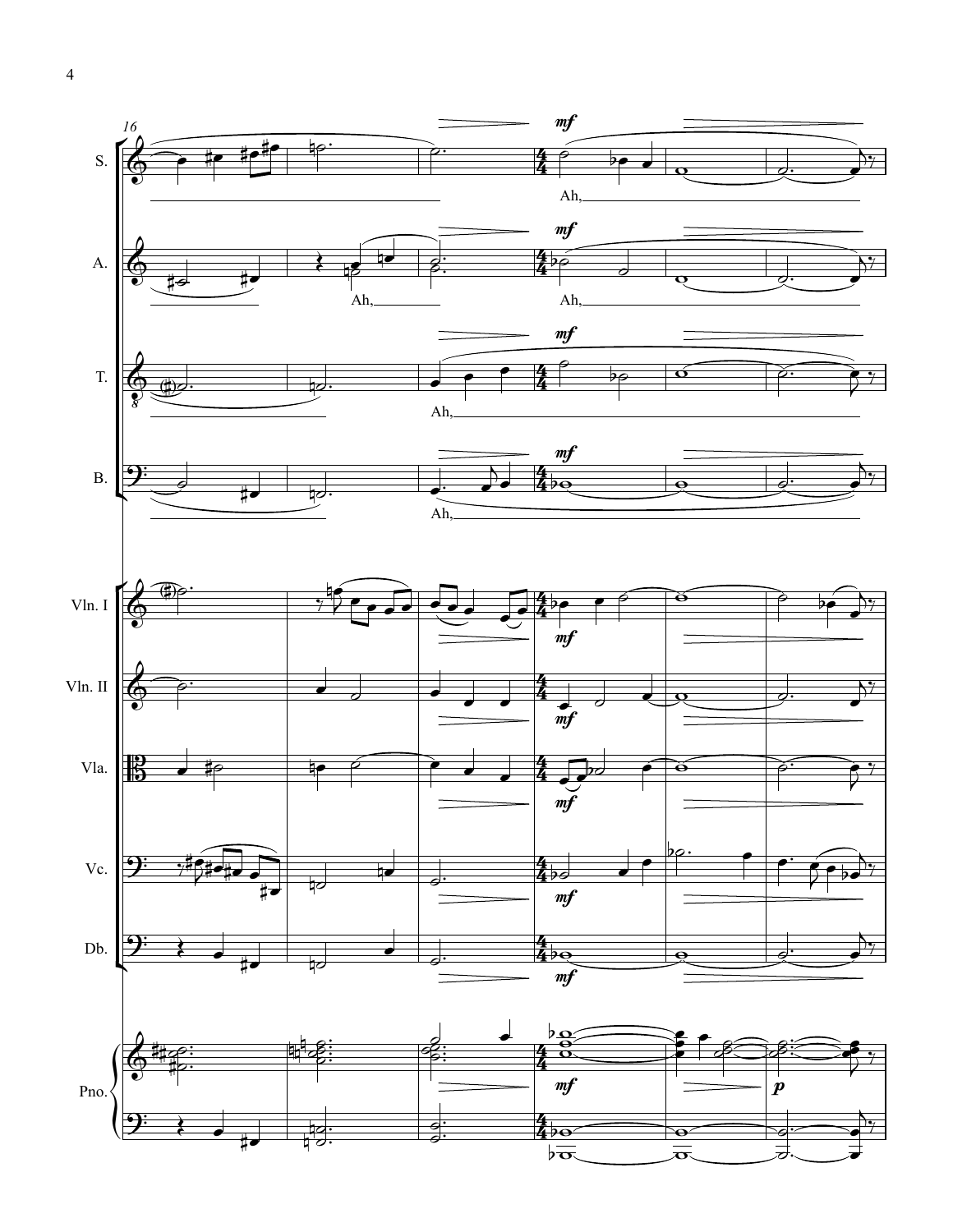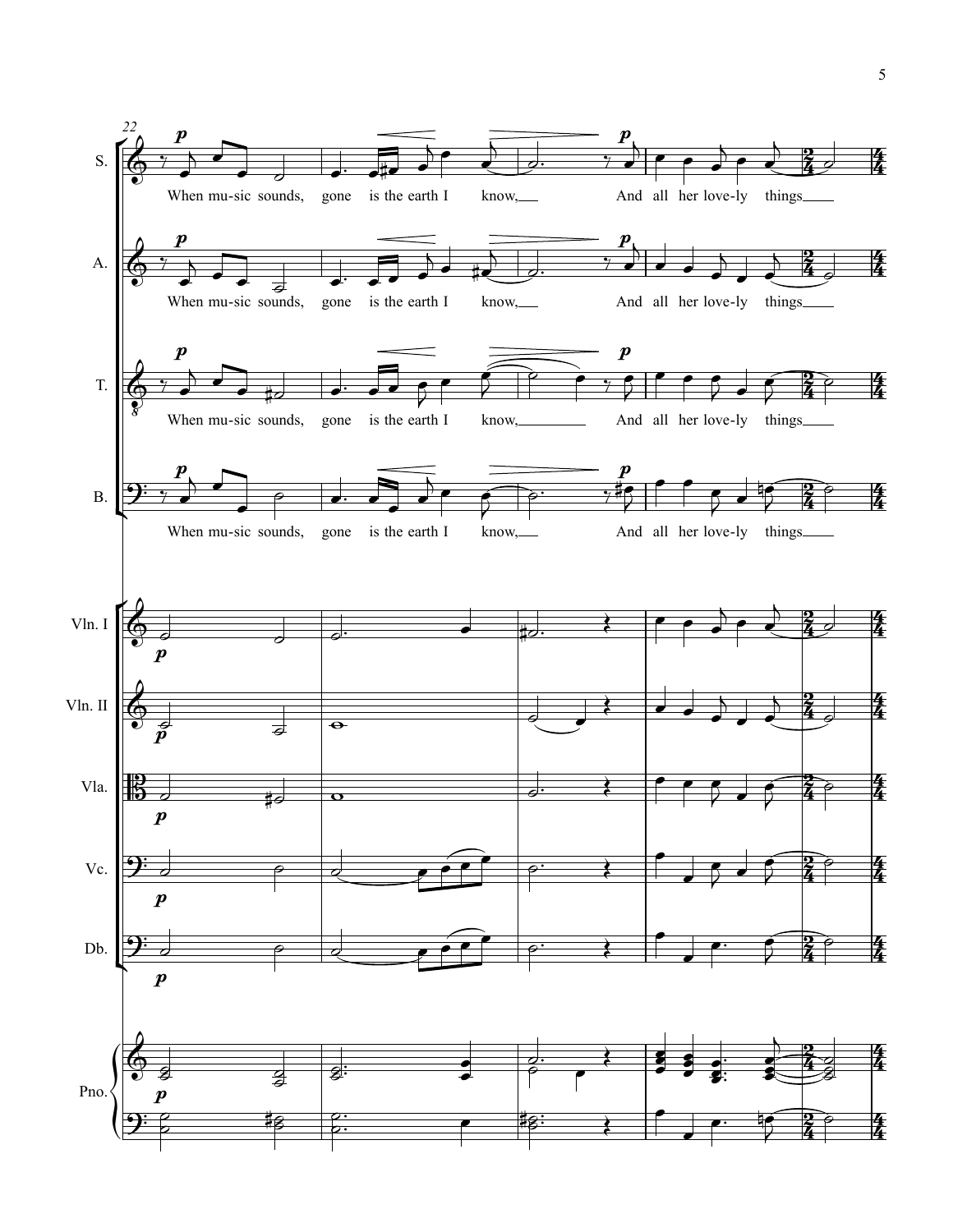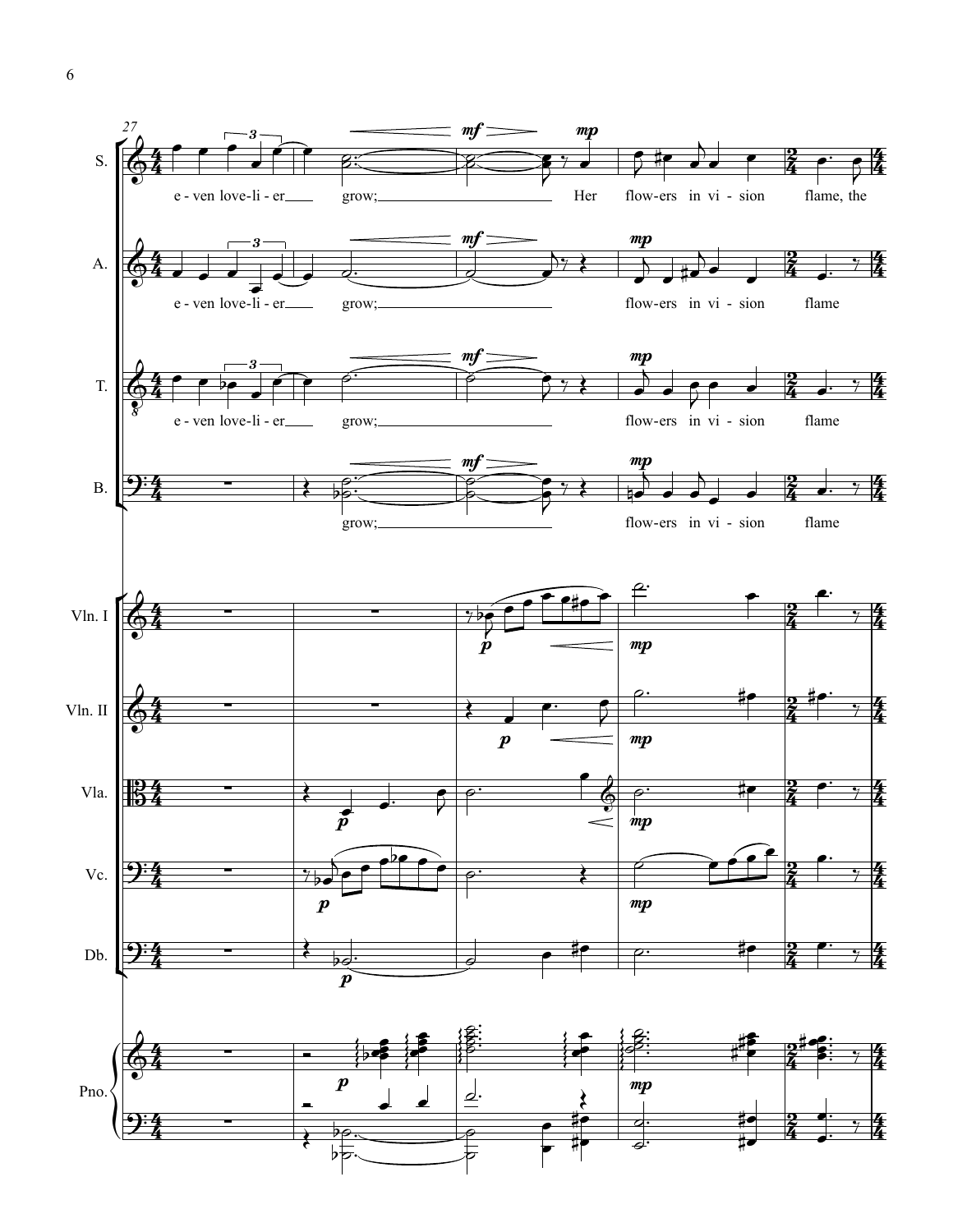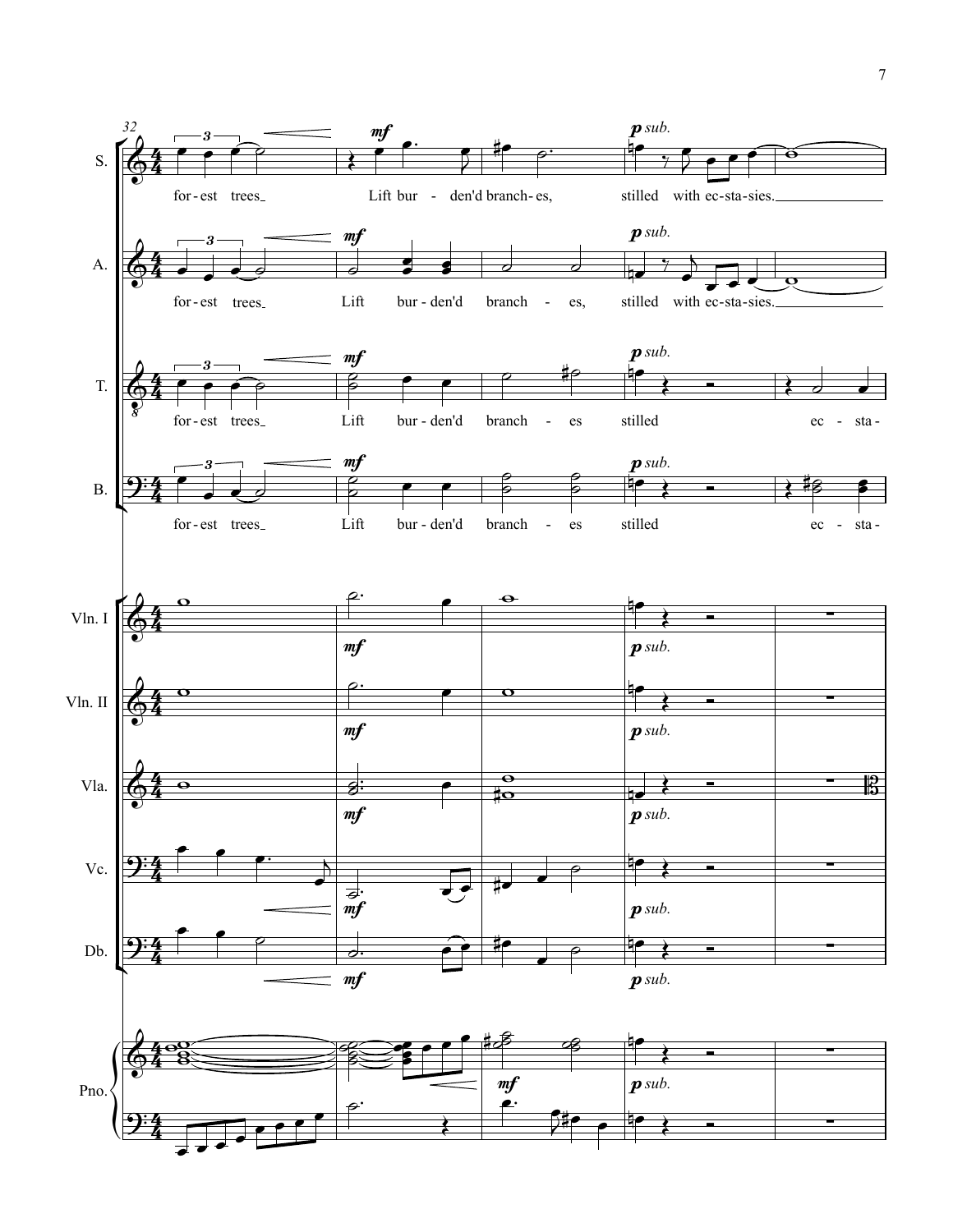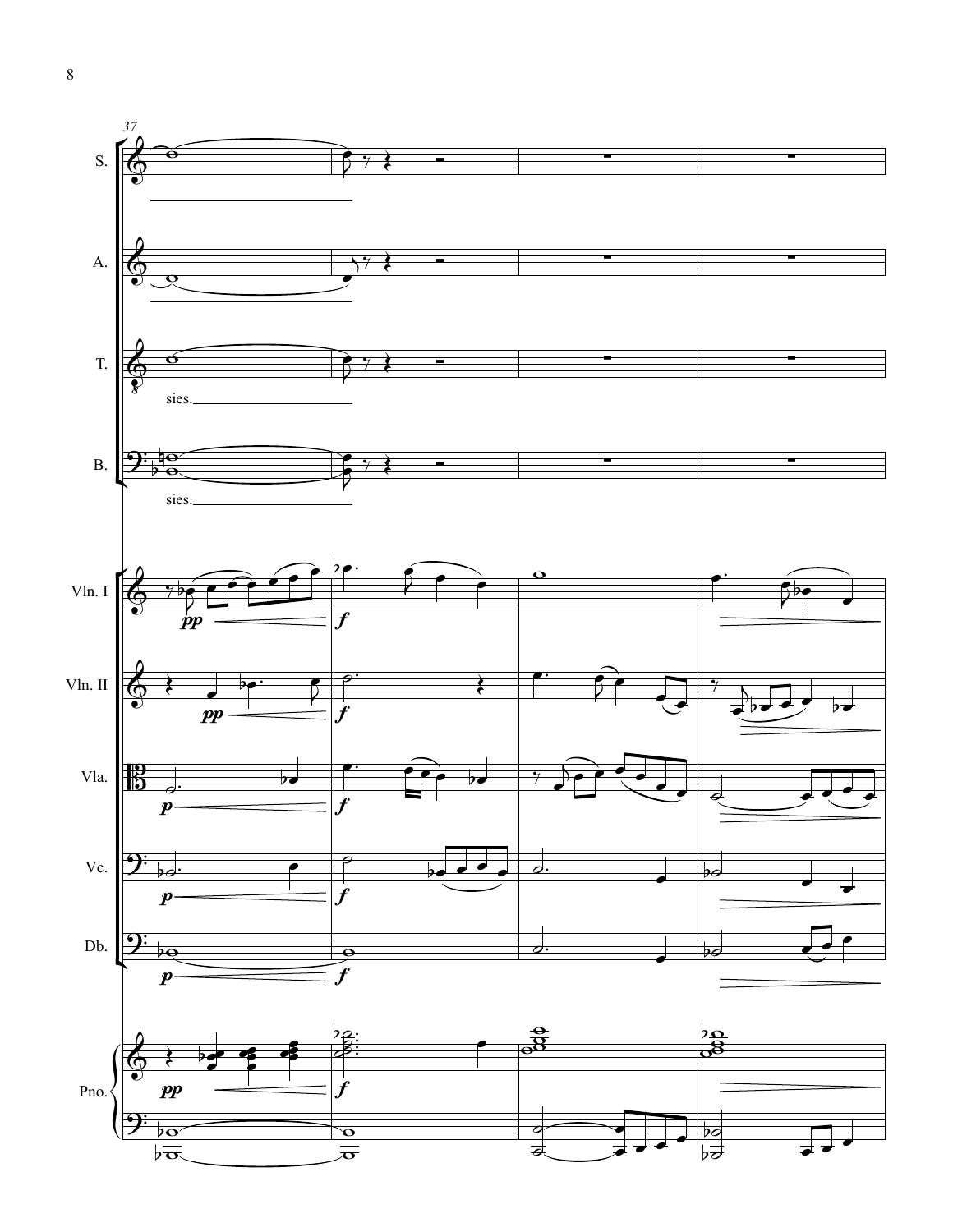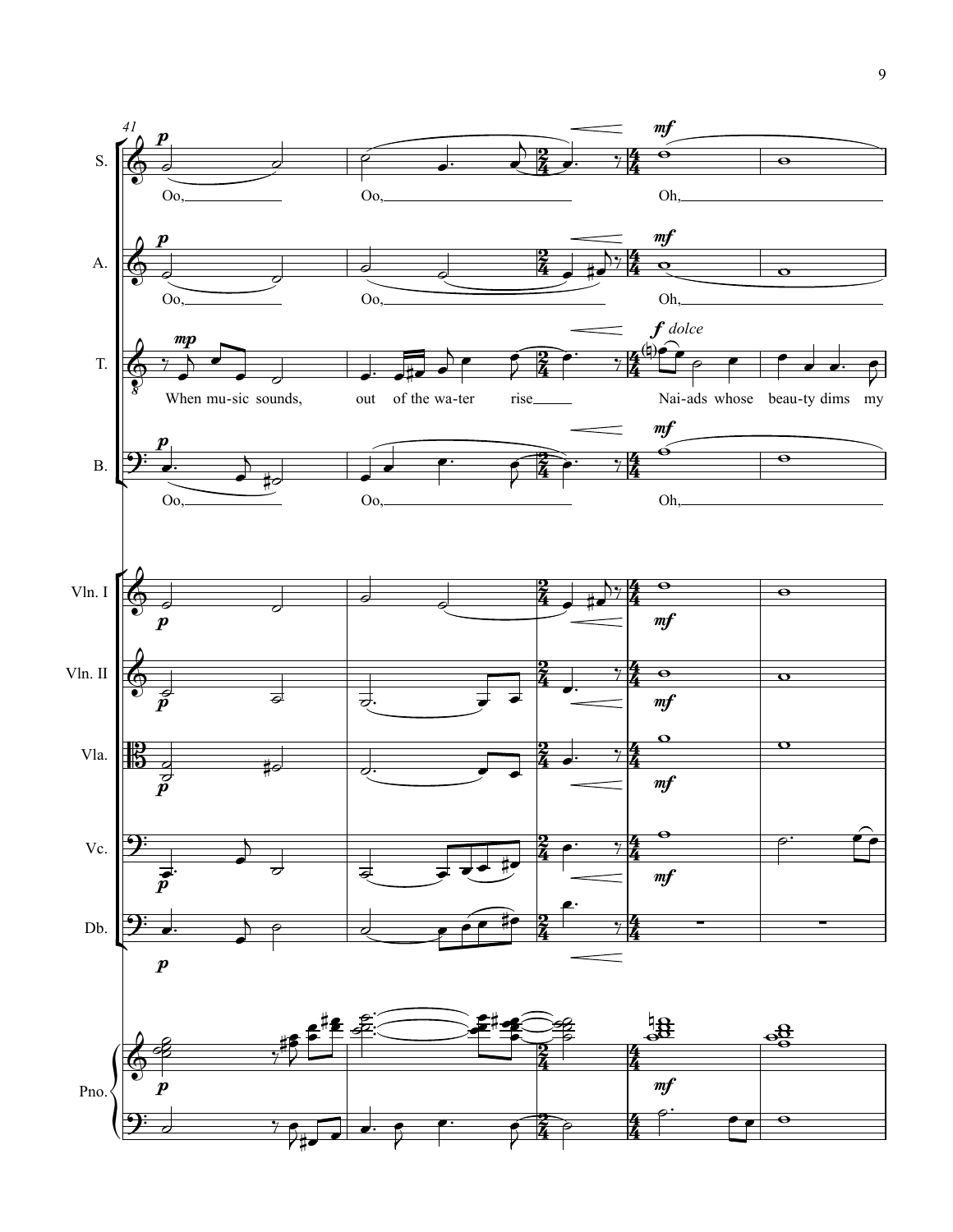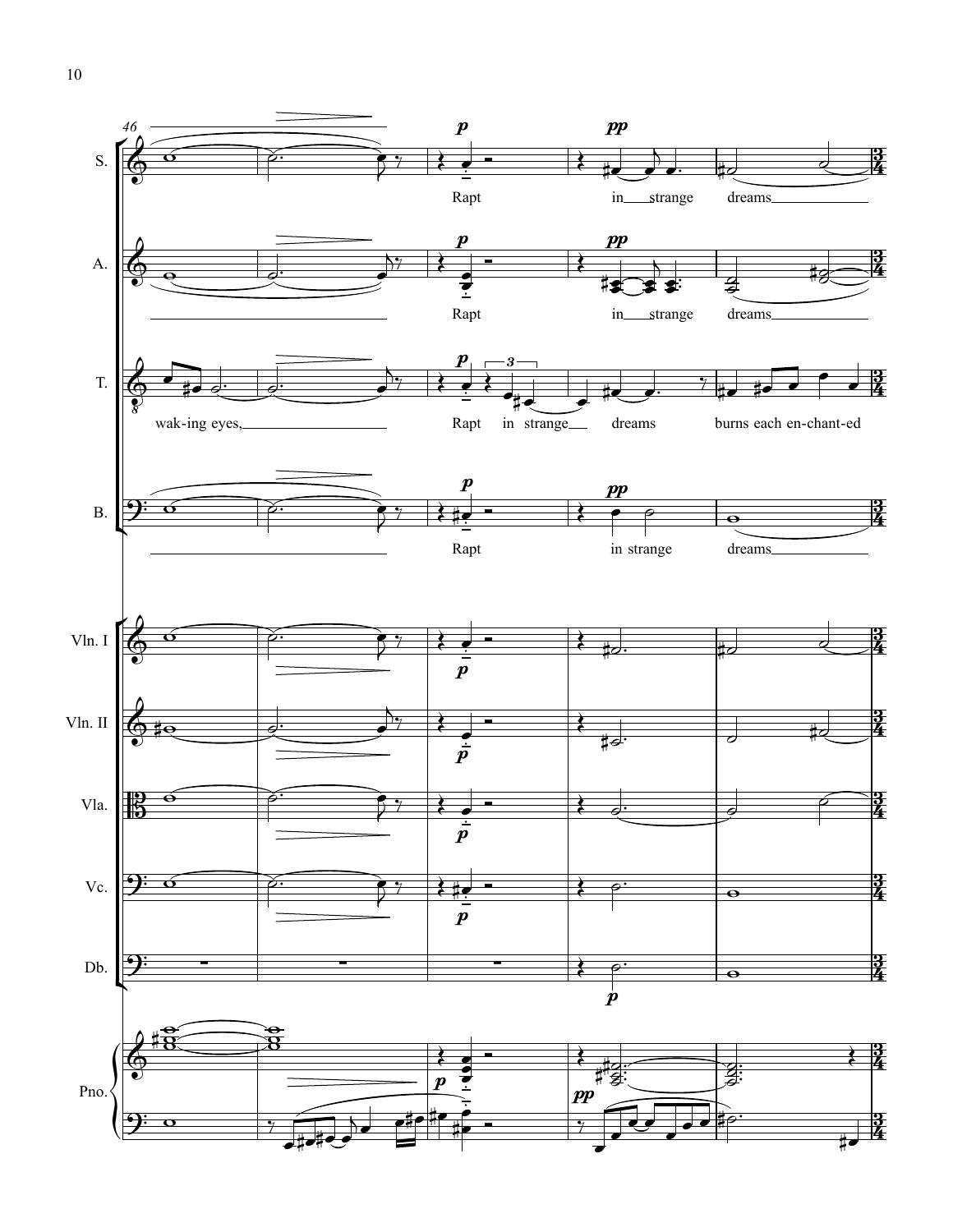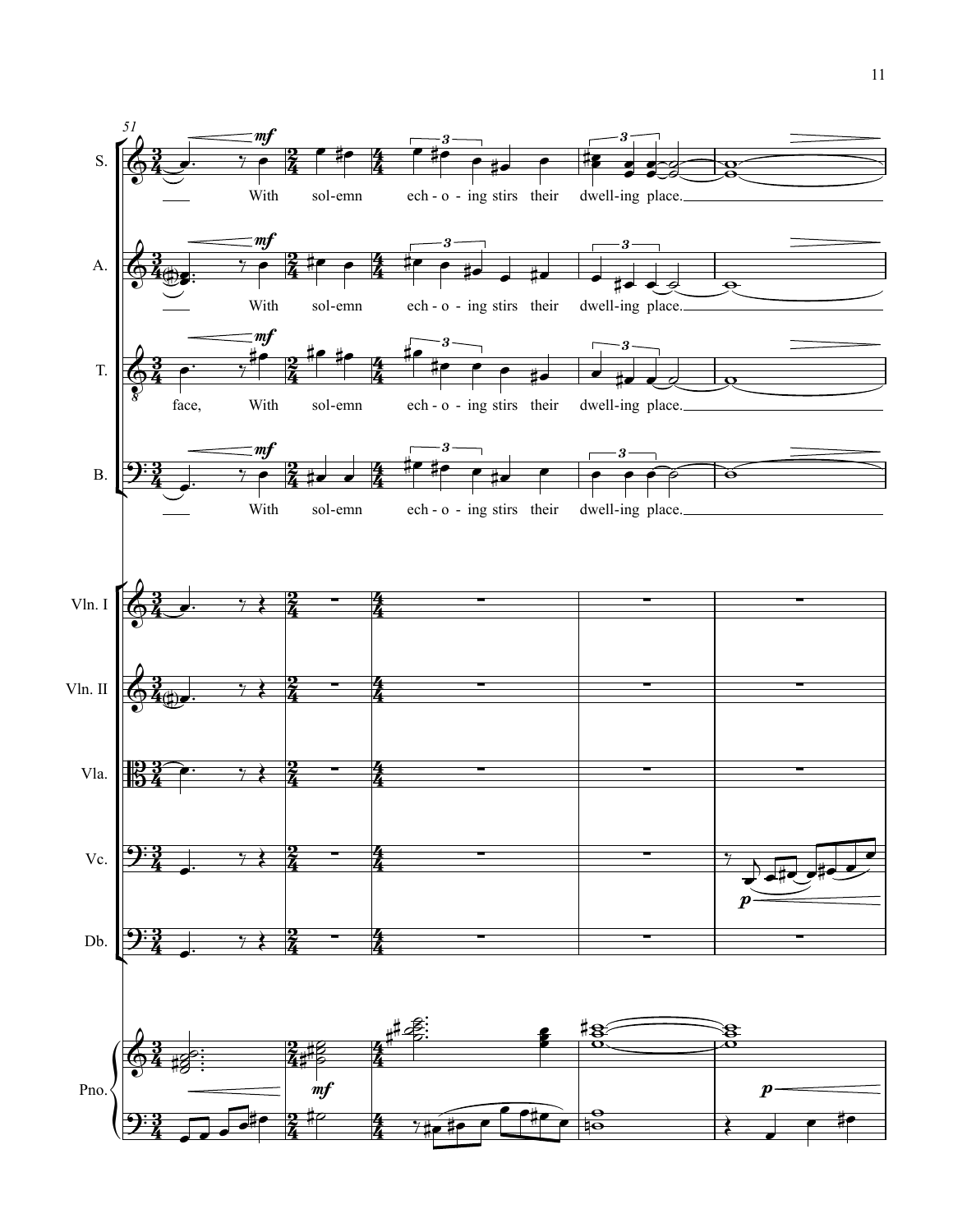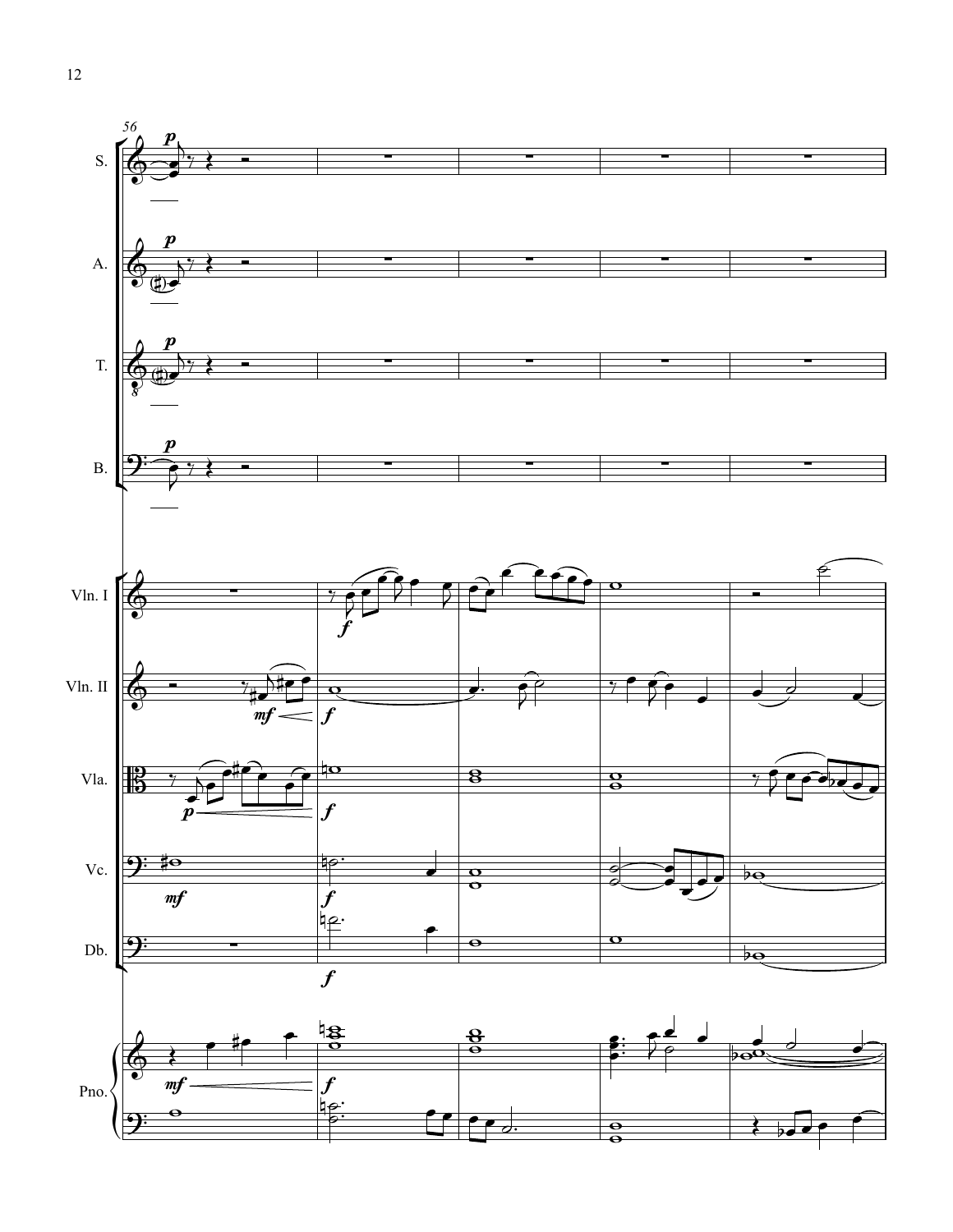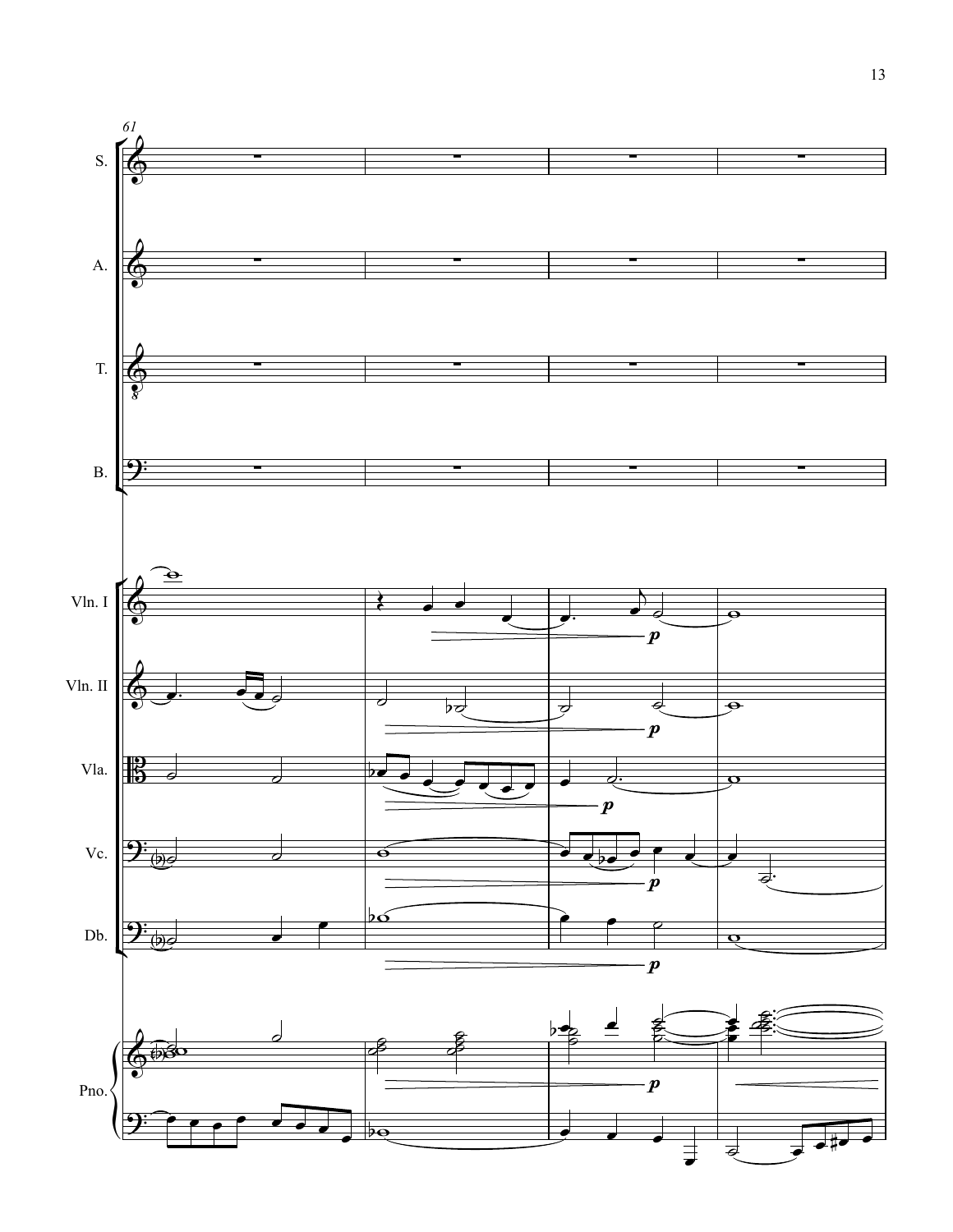

14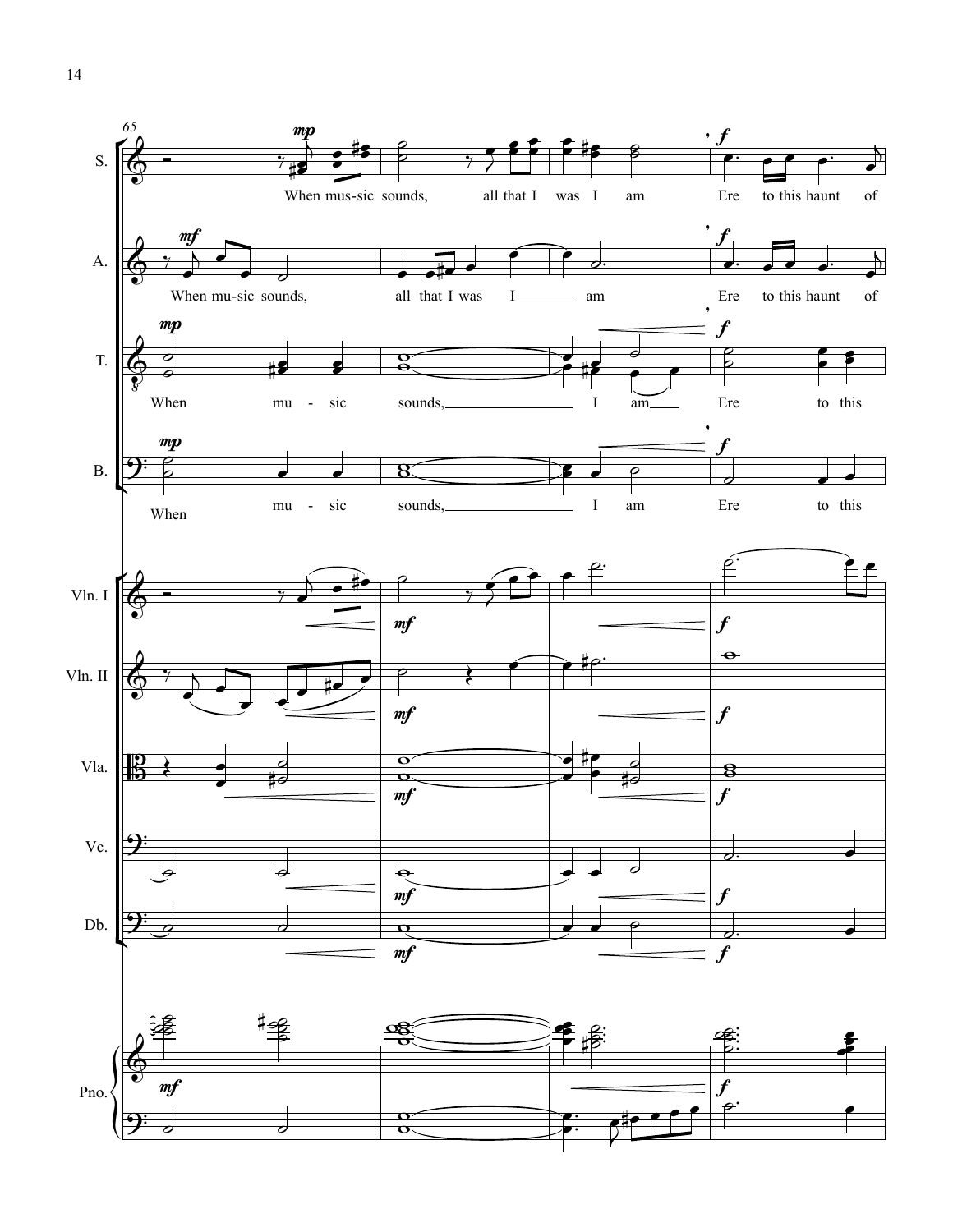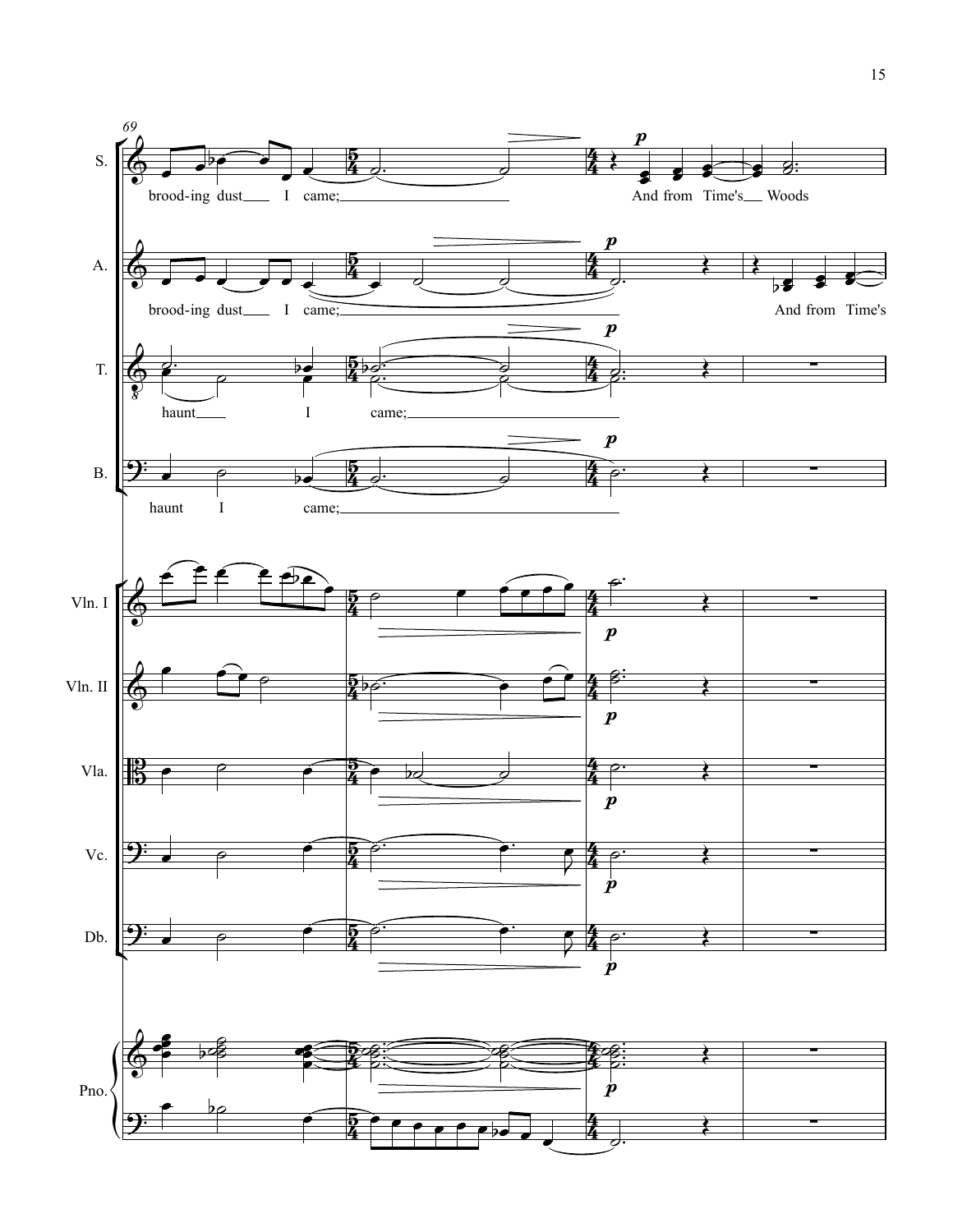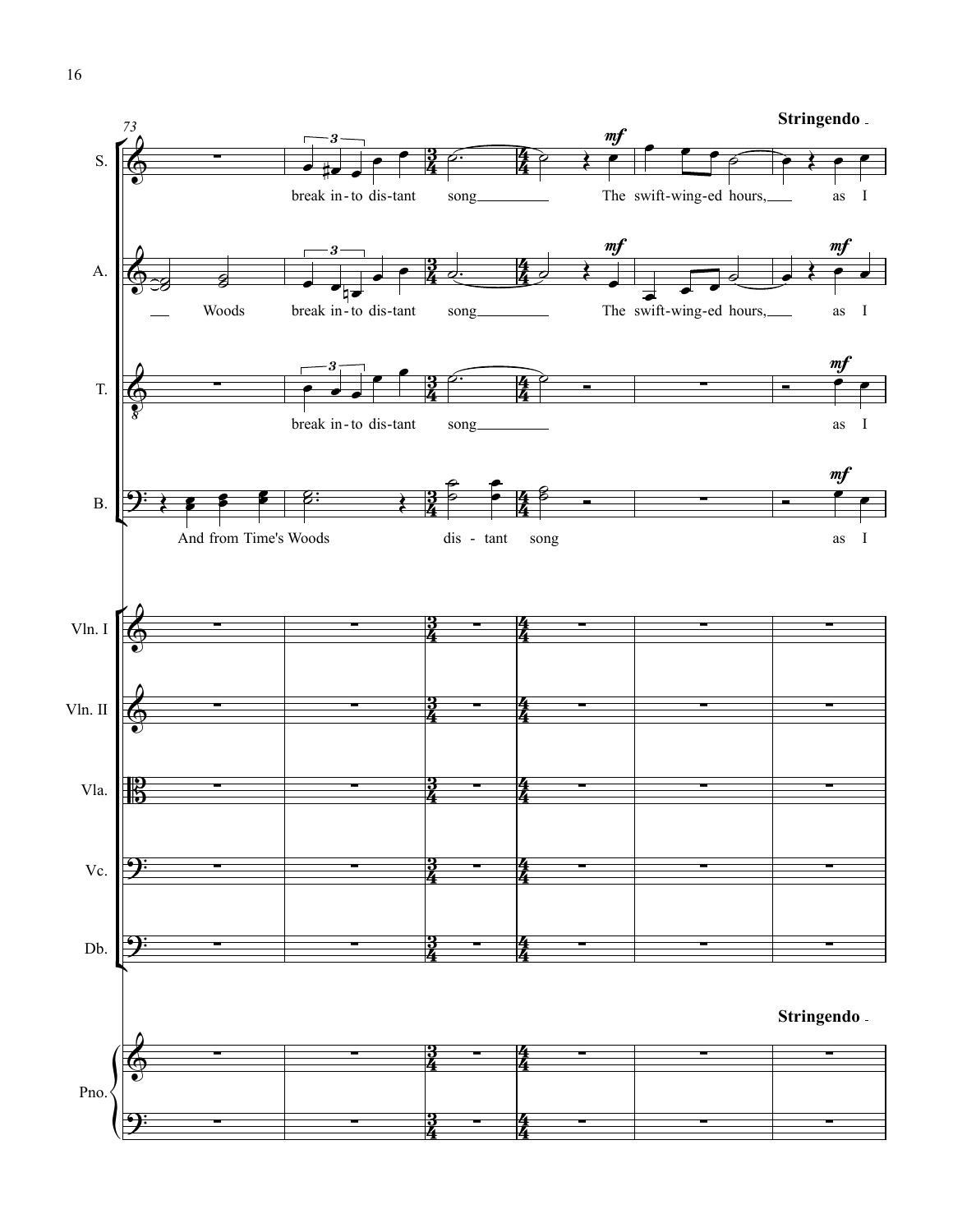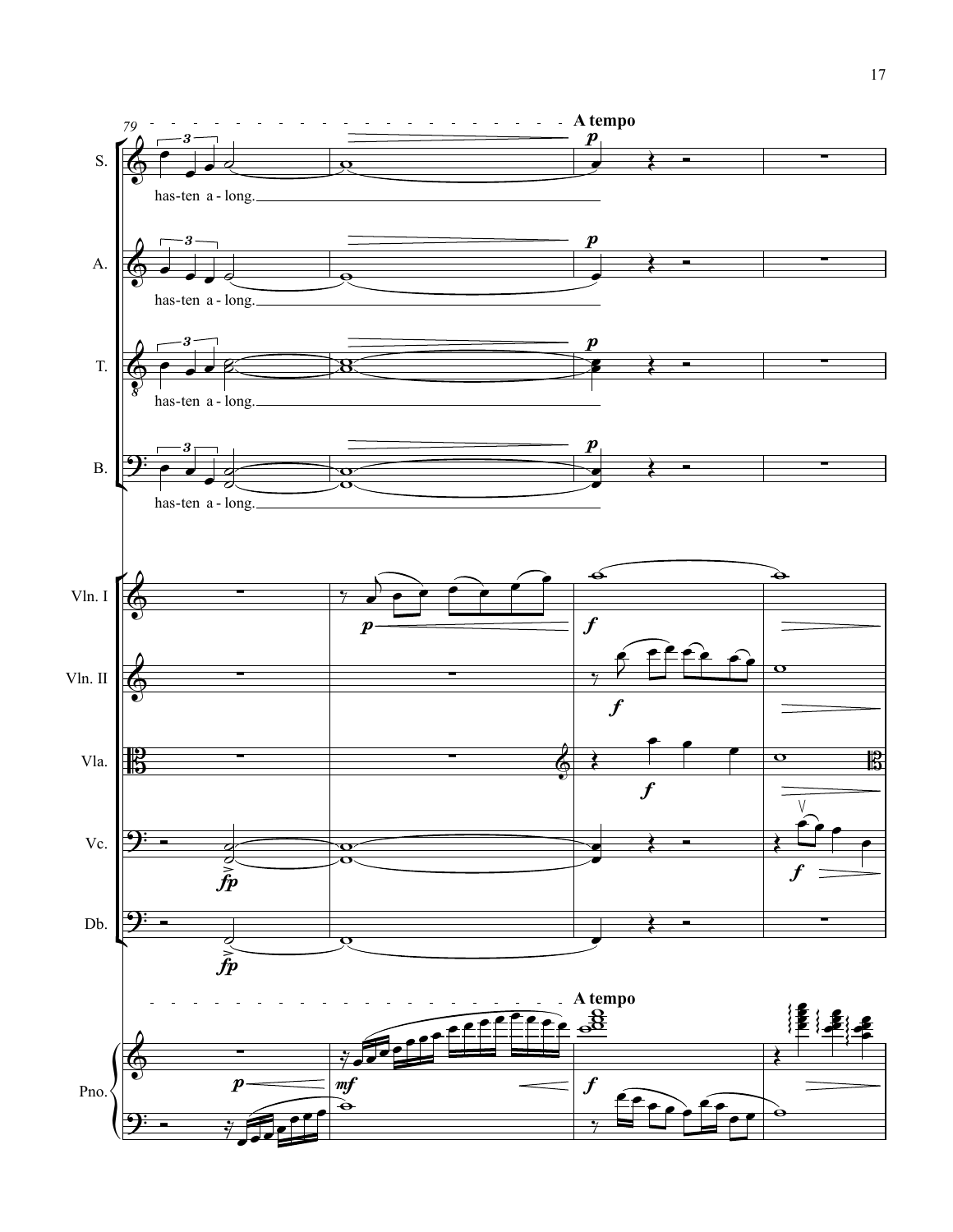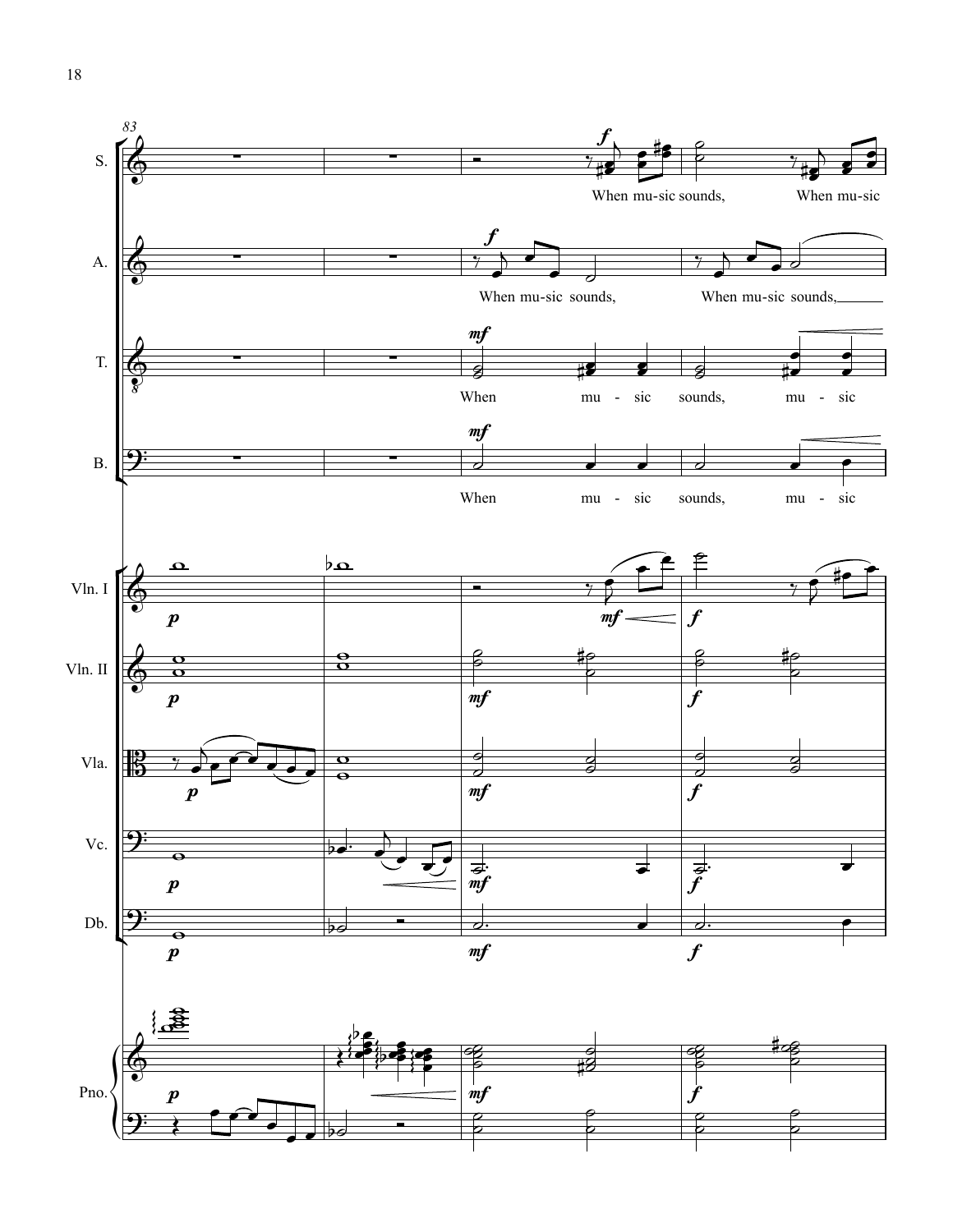